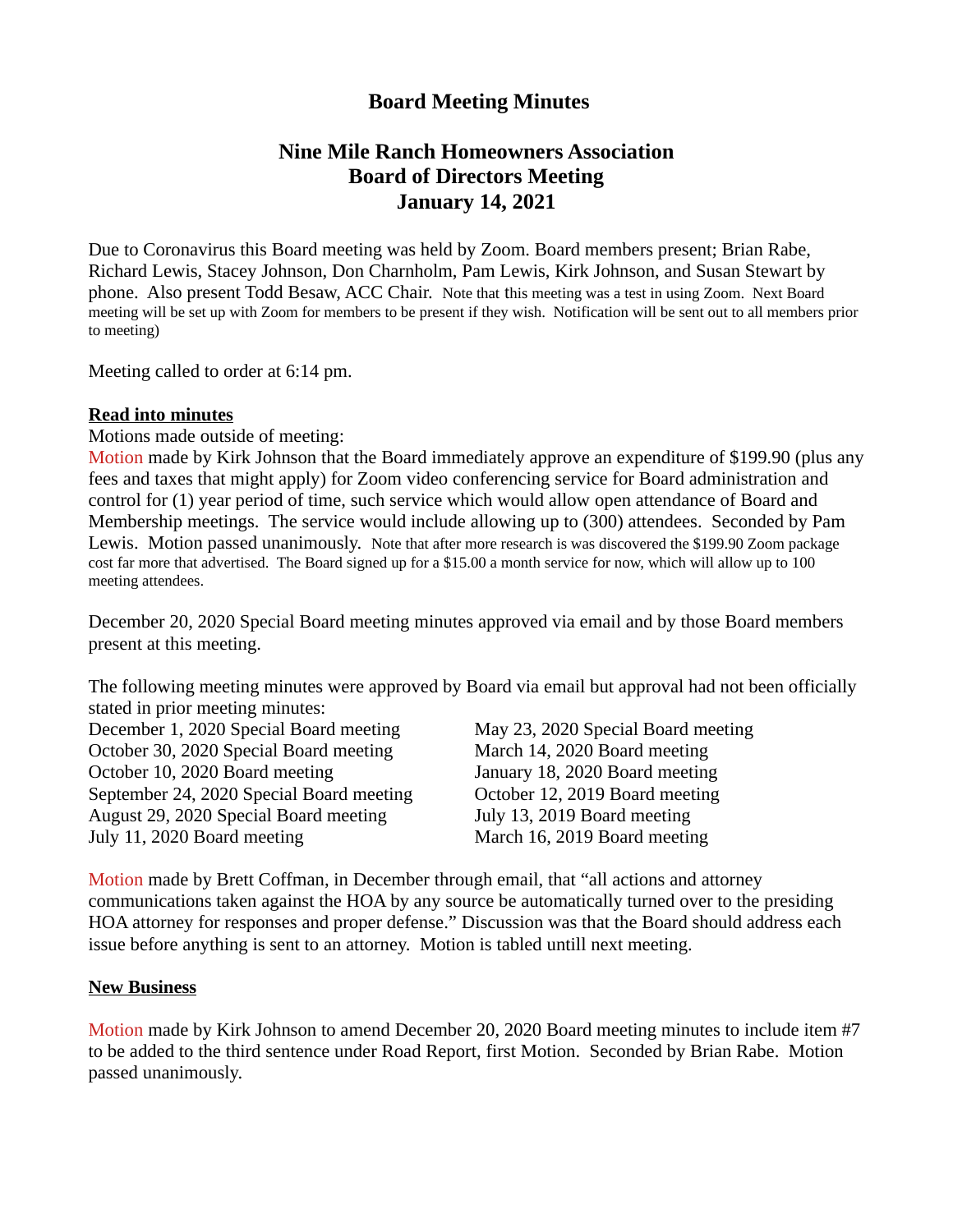Discussion regarding subject of whether interest on fines charged is allowable by law: Board members research show that in many states interest on fines if not allowable, but no information for Washington state has been found. Is this a worthy topic to ask legal counsel. Charging interest is in our Fines Policy. Policy was reviewed by prior HOA attorney before the Board adopted it. Motion made by Susan Stewart to remove charging of interest on fines from the Fines Policy. Seconded by Don Charnholm. Motion passed unanimously.

Discussion brought forward regarding HOA liability for winter roads conditions: Pam Lewis had stated in email to the Board that the "Association could receive a fine if an ambulance or fire truck are required and could not get in, and that the HOA would be responsible if an emergency vehicle were to have an accident due to our road conditions." Anyone can sue the HOA. As long as the HOA is showing due diligence to respond to weather hazards the HOA is okay. The HOA works to create as much safety as possible given weather hazards and budget. The HOA roads are posted with signs that state "use roads at your own risk". Communication to members about the hazards of winter driving is important and has been done in recent years.

Suggestion to have Road Committee review and do a cost analysis as to whether the HOA should plow more often instead of sanding: Weather temperatures are a factor here. Not sure how to calculate given the large variety of variable factors and lack of clear and prior data. A test area would need to be created. Having less snow on the roads would lessen the thickness of ice. This has been a unique year for ice. Bill Burham has been doing a great job this year as Snowplow Coordinator.

Motion made by Kirk Johnson: WHEREAS the purpose for a preamble to a motion like this is to explain to readers the underlying reasons for the proposed action, to inform members why a decision is being made to spend funds or take actions, and

•WHEREAS the Board absolutely respects the private rights of all Lot Owners and wishes to in no way at all disparage anyone by the fact that it has to occasionally openly address violations of CCRs by a Lot Owner, and

•WHEREAS the Board has been informed through the Bylaws and legal counsel that the Board is required to enforce the CCRs – in other words, it is a legal duty to act to enforce – under specific conditions, those requirements and conditions as follows:

◦Bylaws, Article VII, Section 2(e) "Duties... It shall be the duty of the Board of Directors to... in their discretion... enforce covenants as provided in the Declaration [CCRs] when deemed necessary by a vote of the majority of directors..."

◦HOA attorney Bergh, per his 12/1/18 language to the Board: "Thus, the Board has the power to enforce the covenants, but the duty to enforce them, only to the extent authorized by a vote of the Board. As a general matter, the Board has a fiduciary duty to the members of the Association [duty to enforce]. This fiduciary duty is tempered by the business judgment rule, which requires the board to act on behalf of the Association in a reasonably prudent manner. If the Board reasonably determines, after reasonable inquiry, that an attempt to enforce a covenant would be unsuccessful, or would unreasonably consume the resources of the Association, it may decline to pursue enforcement."

◦Given the above two bullet points, the Board interprets that enforcement of CCRs is an inherent fiduciary duty of the Board that can only be declined upon reasonable determination, such as: 1) the violation is not substantively impactful on the rights and land values of Lot Owners, 2) the choice to knowingly abandon enforcement would not erode the legal enforceability of the CCRs either in part or in whole, 3) the cost to enforce would be unreasonable, or 4) enforcement would likely be unsuccessful, and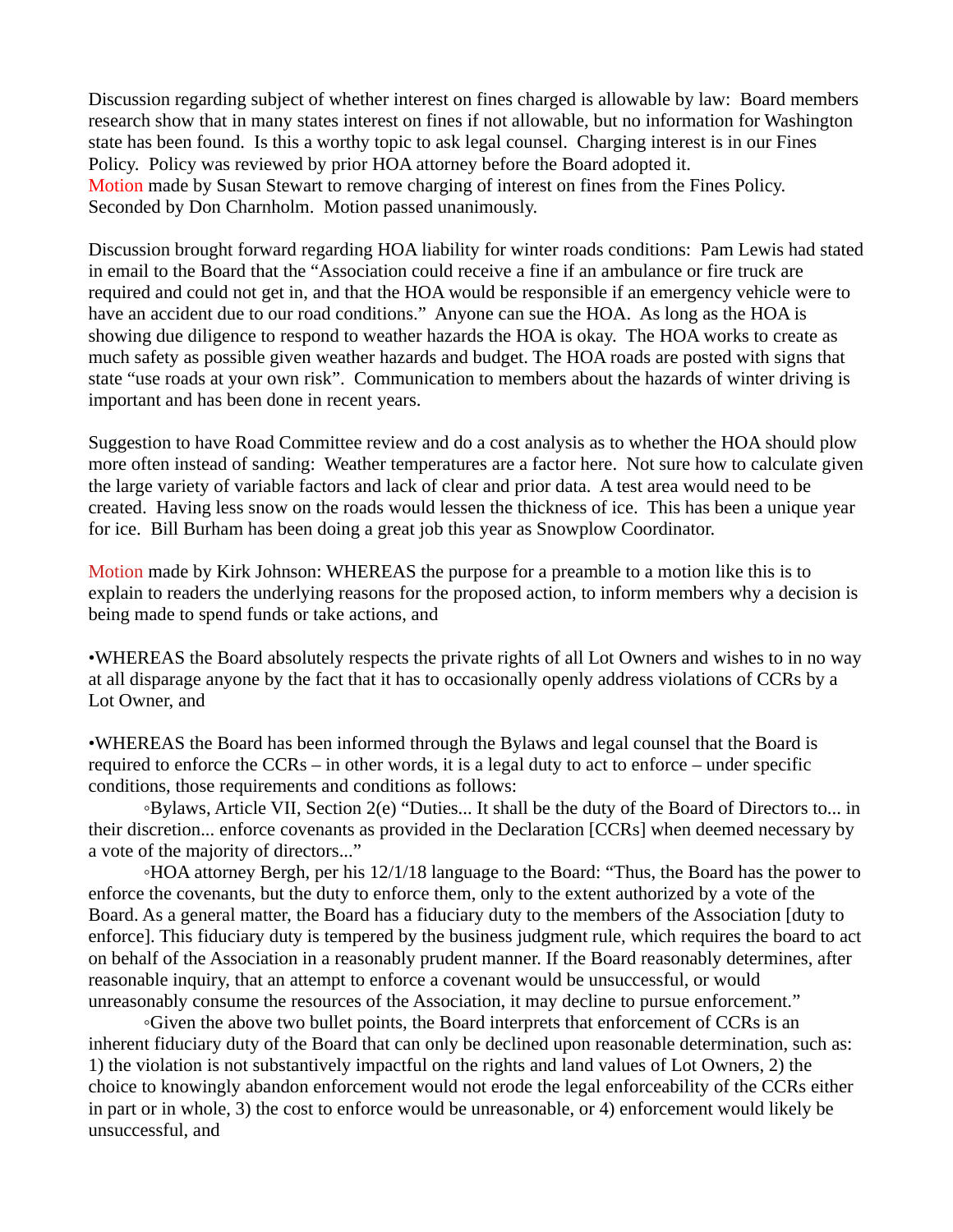•WHEREAS the Board interprets they are required to consider enforcement of CCR violations by Lot Owner Wayne Naysnerski because he has cost the HOA approximately \$4000.00 in legal fees so far regarding his ongoing multiple violations of CCRs and encroachments upon other Lot Owners' rights under the CCRs, including prohibited business operation, possession of a number of dogs far in excess of the CCR limitation of (2) per lot, and illegal encroachment and obstruction of 'public' easements which result in violating Lot Owners' rights to use those encroached easement areas and also inhibiting the HOA's ability to properly provide winter road snow plowing maintenance in the encroached areas, and

•WHEREAS Mr. Naysnerski's said violations constitute a direct negative impact on the rights of all Lot Owners under the CCRs and also potentially threaten the resale ability and value of other Lots, especially those within closer proximity to his Lot, and

•WHEREAS the violations of Mr. Naysnerski are of such a now widely known and varying nature that the Board believes that to not attempt to take reasonable steps to enforce on them would threaten to erode or reduce the legal enforceability of at least portions of the CCRs, and

•WHEREAS in order to encourage Mr. Naysnerski to comply with CCRs, on September 24, 2019 the Board instituted a fines process against Mr. Naysnerski, pursuant to RCW 64.38.020(11), for many of his violations, such fines which he has not paid and which continue to accrue to many thousands of dollars, and

•WHEREAS Mr. Naysnerski waived his statutorial right to be heard regarding the violations before fines were imposed on him by the Board, per RCW 64.38.020(11), and

•WHEREAS Mr. Naysnerski did not respond to the Board several months ago when the Board offered to remove all fines if he came into compliance with the CCRs he is violating, and

•WHEREAS the proper management and protection of HOA funds and business includes considering taking prudent measures to secure financial interests of the HOA, which might include liening Lot Owners for fines that were accrued for violating CCRs, and

•WHEREAS any action of the Board with respect to fining and liening needs to be completely compliant with all applicable laws so as to not violate any person's rights or cause undue legal liability for the HOA, and that this knowledge be on record for the benefit of all future boards and all HOA members,

• THEREFORE BE IT RESOLVED to spend approximately \$250.00 for atty counsel on the subject of whether it is advisable to lien violating Lot Owner Wayne Naysnerski for his unpaid fines and to also make sure the overall fines procedure with respect to Mr. Naysnerski is advisable and legal. As part of this Motion the Legal Committee may seek to receive the final attorney counsel in the form of a report/ summary that counsel will review and approve.

Seconded by Susan Stewart. Motion passed: 5 yes, Don Charnholm & Stacey Johnson voting no.

Motion by Kirk Johnson that if legal counsel recommends in favor of liening Mr. Naysnerski, as addressed in the Motion above, the Treasurer will do so immediately thereafter. Such cost to the HOA for filing this lien would be \$105.00. Seconded by Brian Rabe. Motion passed: 4 yes, Stacey Johnson, Don Charnhom & Pam Lewis voting no.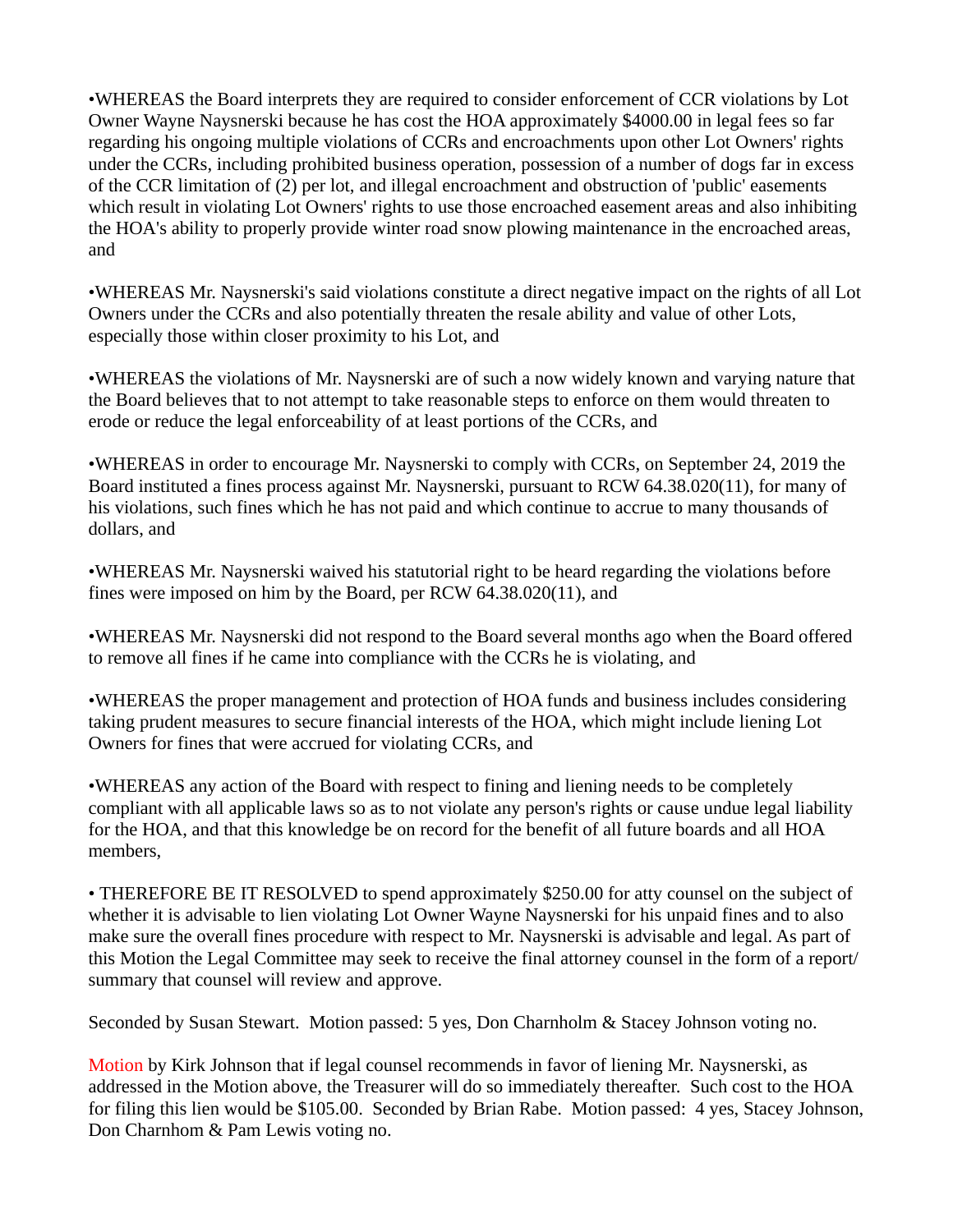### **Treasurer Report**

Accounts Receivable Update Report was addressed. Funds are still being collected albeit slowing.

Interest and late fees on past due accounts are still restricted, per Governor's proclamation, through January 18, 2021, most likely to be extended.

Motion by Stacey Johnson that the HOA extend suspension of interest and late fees on past due accounts until Governors proclamation is revised, with notice to the Board from the Treasurer prior to Treasurer charging members again. Seconded by Rick Lewis. Motion passed unanimously.

Cash Flow Report was given to the Board. Some figures included are a guess and variable as the next months unfold, particularly for legal expenses, snowplowing/sanding and spring road work.

First draft of a proposed 2021-2022 budget was given to the Board. Draft is the start of working with and pondering for budget to be approved at the March 2021 Board meeting. Budget shows a loss when full amount of estimated costs of Road Maintenance expense is included. For years, the Road Maintenance expense in the budgets was calculated by using what was left after subtracting all other costs from estimated income. This draft budget shows full estimate of Road Maintenance, thus showing an overall loss. Treasurer asked the Board to decide how they want to present this budget to the members; either budget showing a loss, or presenting like years passed adding a supplementary explanation of Road Maintenance expense being unrealistically low.

Motion by Rick Lewis to raise the annual assessment 10% for year 2021-2022. Seconded by Susan Stewart. Raise will give the HOA \$5,662 more income, an increase of \$19.40 per year per Lot. Don Charnholm motioned to table until March Board meeting. Unanimous consent to table motion.

Mailing coming up to mail the Solicitation for Candidates Letter & Form plus a newsletter: First draft of letter was given to the Board. Final draft will be sent out to the Board for final approval. Motion by Stacey Johnson to spend \$200 for the February 15, 2021 mailing. Seconded by Don Charnholm. Motion passed unanimously.

Motion by Stacey Johnson for approval of final Letter and Newsletter via email by the majority of the Board. Seconded by Rick Lewis. Motion approved unanimously.

We will start on the annual mailing soon as well.

Existing Committees affirmed to continue with current members.

Email address changes for Board members connected HOA website: Anne will change all addresses at once.

A thank you to Brian and Felicity Rabe for funding and producing our new member welcome packet. At some point the Board may need to budget for costs of packets.

It was discussed in a prior meeting to address CCR & Bylaw amendments in this meeting. Unanimous agreement by the Board to table this for now due to current work load.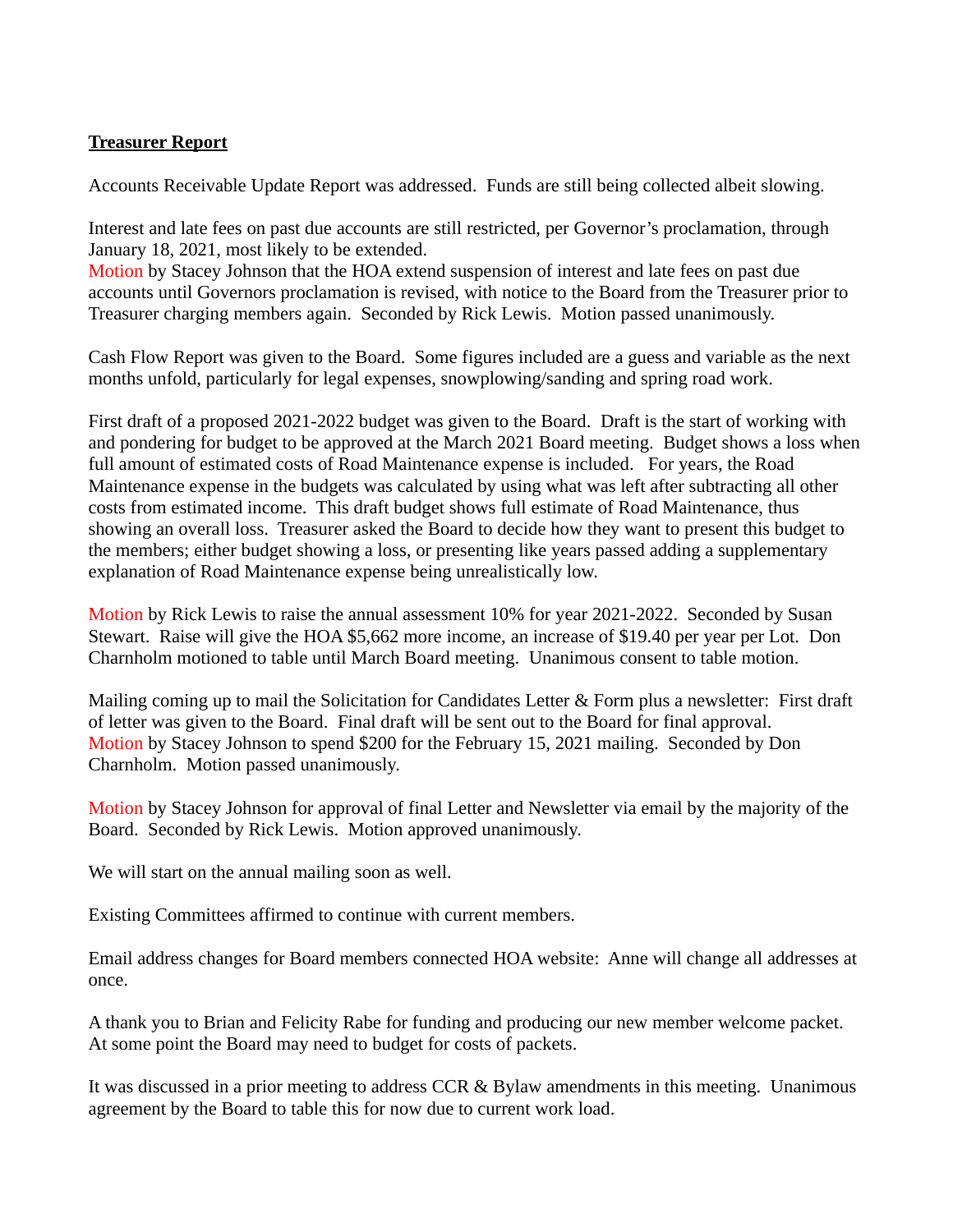## **ACC Report**

ACC approvals of application for plan approval submitted to the ACC since September 2020;

Single family residence (0)

Outbuilding (2)

Driveway/build site preparation (4) of that (2) required a culvert by Road Committee recommendation.

New Fence (1)

Comment was made about the status of private driveway culverts being the maintenance responsibility/ liability of the Lot Owner or the Association is not clear, and this was an issue last Spring of 2020 when a blocked culvert caused damage to an association road.

One Rental Form request letter was sent out to a lot owner in October and again November of 2020, the ACC has not received a response from that Lot Owner. A social media post was made by the lot/residence occupant regarding the snow plowing of Tamarack Trail in division 3 being plowed by the Nine Mile Ranch HOA. The ACC chair responded with acknowledgment of Tamarack Trail being a 30' ingress, egress, and utility easement and that it is not plowed by Nine Mile Ranch as it is as a private driveway for the two Lots it serves.

(Note: All other known renting Lot Owners who were sent a letter for a Rental Form request responded)

Motion made by Brian Rabe for reimbursement to Kirk Johnson for expense report presented to the Board. Seconded by Susan Stewart. Motion passed 5 yes, Stacey Johnson & Kirk Johnson abstained.

Motion by Kirk Johnson for 2021 mileage reimbursement rate to be the 2021 federal rate of \$.56

a mile. Seconded by Brian Rabe. Motion passed unanimously.

Discussion regarding suggested changes to the Election, Ballot and Recount Policy. A 'chain of custody' addition is being suggested. Board will review further before approved.

THANK YOU to Mrs. Roe and Mr. Greene for donation of \$700 for road gravel that was placed on Longhorn in lower Division 8.

## **Executive Session**

Board moved into executive session to discuss legal suit filed against the HOA by HOA member Mr. Mathis.

Motion made by Stacey Johnson that in the best interest of the HOA, pursuant to legal advice of Miller & Chase, that Board members and the legal committee are not allowed to discuss litigation, regarding legal suit filed against the HOA by Mr. Mathis, outside of the Board to protect attorney/client privilege. Seconded by Rick Lewis. Motion passed unanimously.